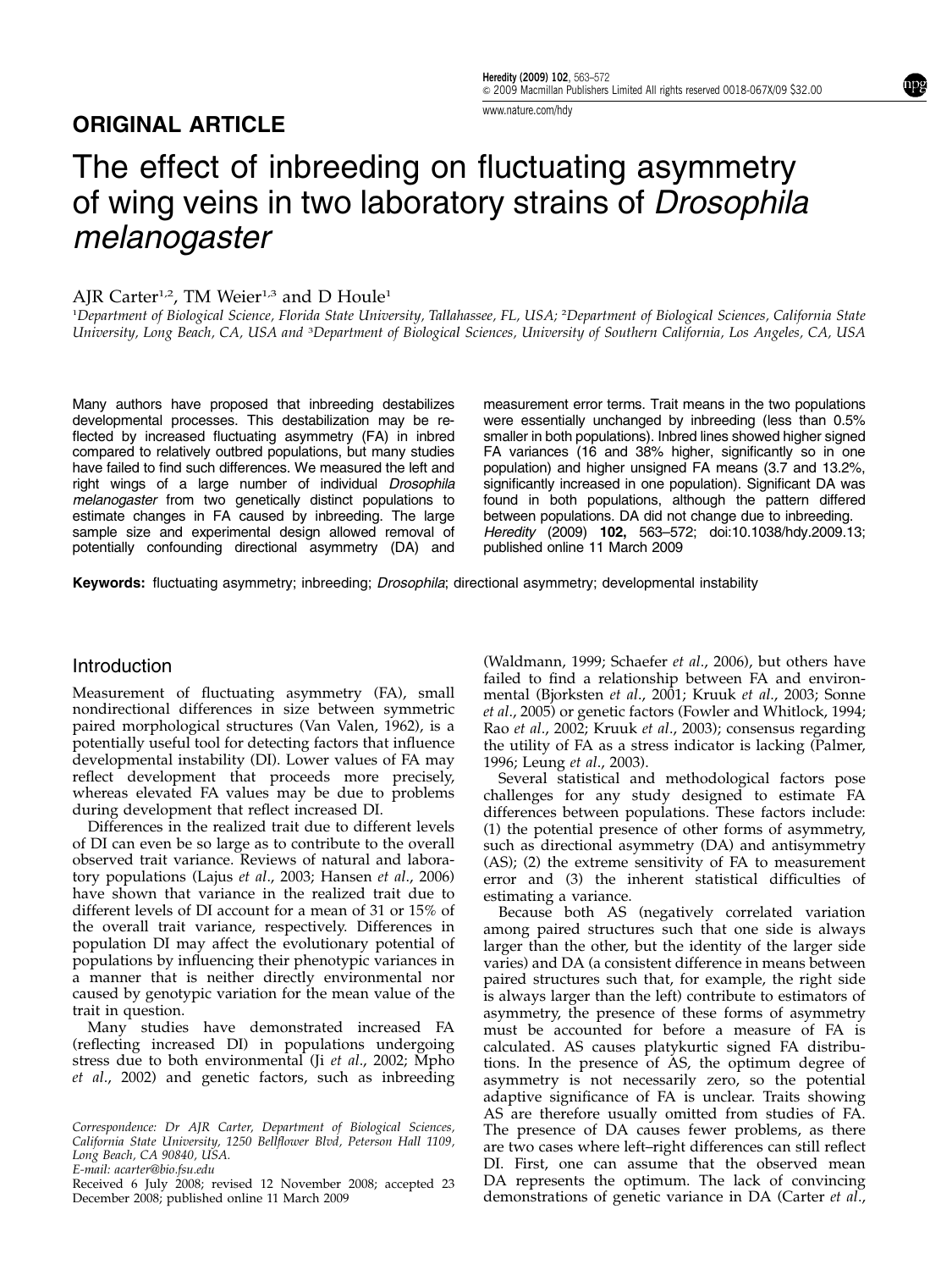<span id="page-1-0"></span>submitted) makes this a questionable assumption. A potentially more robust assumption is that the genetic basis of FA and DA are different, so variance around the mean state of the population, reflecting DI is independent of differences in trait means. In either of these cases, only a portion of the observed FA reflects the influence of developmental precision [\(Graham](#page-8-0) et al., 1998). To correct for the presence of DA, we subtract the mean DA from the signed differences between sides [\(Graham](#page-8-0) et al. 1998).

Estimates of FA are extremely sensitive to errors in measurement for three reasons. First, FA values are typically very small compared to the trait value, and measurement techniques adequate for measurement of the trait mean may not be precise enough to reveal differences on smaller scales. Second, because each FA estimate incorporates error from two independent measurements, measured FA variance includes two error components. Third, variance due to measurement error always inflates raw FA values [\(Palmer, 1994\)](#page-8-0).

Ignoring measurement error in FA studies [\(Grahn and](#page-8-0) [von Schantz, 1994;](#page-8-0) Norry et al[., 1998\)](#page-8-0) is not justifiable, even when it is not statistically significant [\(Crespi and](#page-8-0) [Vanderkist, 1997](#page-8-0); [Badyaev](#page-8-0) et al., 1998), as any measurement error at all will certainly inflate FA. A better approach is to estimate the magnitude of the error variance and to remove it from the observed FA.

An additional underappreciated aspect of FA estimation is that FA is in fact an estimate of the variance of structures within an individual [\(Houle, 2000; Palmer and](#page-8-0) [Strobeck, 2003](#page-8-0)). If AS, DA and measurement error have been considered as described above, the observed FA reflects differences in the trait when development proceeds twice. It is an estimate of the phenotypic variance of an identical genotype estimated from only two data points per trait per genotype. Because of their mathematical properties, variances are far less precisely estimated than means, given a particular population distribution and sample size. A far larger sample size is therefore required to adequately characterize mean FA values than mean trait values. Many past studies of the effects on inbreeding on FA have used sample sizes as small as 10–20 individuals [\(Roldan](#page-8-0) et al., 1998; [Forsman](#page-8-0) [and Merilaita, 2003\)](#page-8-0), values far too low to allow accurate comparisons of variances.

We investigated the effect of a genetic stress (inbreeding) on the values of FA for a series of distances between vein intersections in the wing of Drosophila melanogaster in two outbred, unrelated laboratory populations. From each population we produced inbred and outbred treatments of flies. We measured 560 outbred and inbred females in one population, and 600 in the other. The large sample size allowed us to explicitly estimate and account for DA and measurement error before comparing inbred and outbred treatments. The large sample size also allowed us to accurately estimate the magnitude of phenotypic variance due to DI and the degree to which this caused changes in the overall phenotypic variance.

# Methods

## Base populations

We used two independently derived populations of D. melanogaster. The first, which we designate IV ([Houle and Rowe, 2003\)](#page-8-0), derives from a sample of 200 flies caught in 1975 by PT Ives in Amherst, Massachusetts, and has been maintained since that time by PT Ives (1975–1976), B Charlesworth (1976–1992) and DH (1992– present). The second population, which we designate LHM, derives from 400 flies collected by L Harshman in central California in 1991 and has been maintained since that time by L Harshman (1991–1995), WR Rice (1995–2004) and DH (2004–present). Throughout their maintenance by DH and for the duration of this experiment, flies were maintained under a 12:12 h light– dark cycle at  $25^{\circ}$ C. During the course of the experiment, flies were cultured in plastic shell vials (95 mm height, 30 mm diameter) with a cornmeal medium.

#### Mating and measuring scheme

To generate treatments that differed only in their degree of inbreeding, we performed several single-pair crosses and collected their  $F_1$  offspring. We generated inbred populations by mating full sibs, and outbred lines by mating flies with unrelated parents. The individuals used in the study reported here were therefore  $F_2$ individuals from the crosses shown in Figure 1. Thus, inbred families are unrelated, whereas outbred families share one set of grandparents with each of two other outbred families. For the IV population, we performed 7 initial crosses and measured 40 females from each inbred and outbred  $F_2$  family, for a total of 560 flies measured. For the LHM population, we performed 10 initial crosses and measured 30 females from each inbred and outbred  $F<sub>2</sub>$  family, for a total of 600 flies measured. To control for bias due to effects of age- or rearing-induced variation, we used a measurement scheme wherein 10 flies from each family were processed, inbred and outbred families alternately, until all families were processed, and then the sequence was repeated.

#### Image acquisition and data processing

The project made use of the automated WINGMA-CHINE system for the acquisition of digital images of the wings of living flies (see [Houle](#page-8-0) et al., 2003, for a complete description). In brief we anesthetized flies with  $CO<sub>2</sub>$  and recorded digital images of their wings. Entry of two user-defined landmarks (0 and 6 in [Figure 2b\)](#page-2-0) provided the processing software with two reference positions. The image was then processed by several computer



Figure 1 Mating scheme used to generate outbred and inbred flies from each of two laboratory stocks, designated LHM and IV. Either 10 (LHM) or 7 (IV) initial pairs of flies were used to found  $F_1$ populations, from which single males and females were chosen to mate either within (inbred, sib-sib matings) or across (outbred, nonrelated matings)  $F_1$  sets to generate the desired  $F_2$  experimental populations. The final experimental populations consisted of 30 and 40 females from each inbred and outbred set in the LHM and IV lines, respectively, for 600 and 560 flies in total.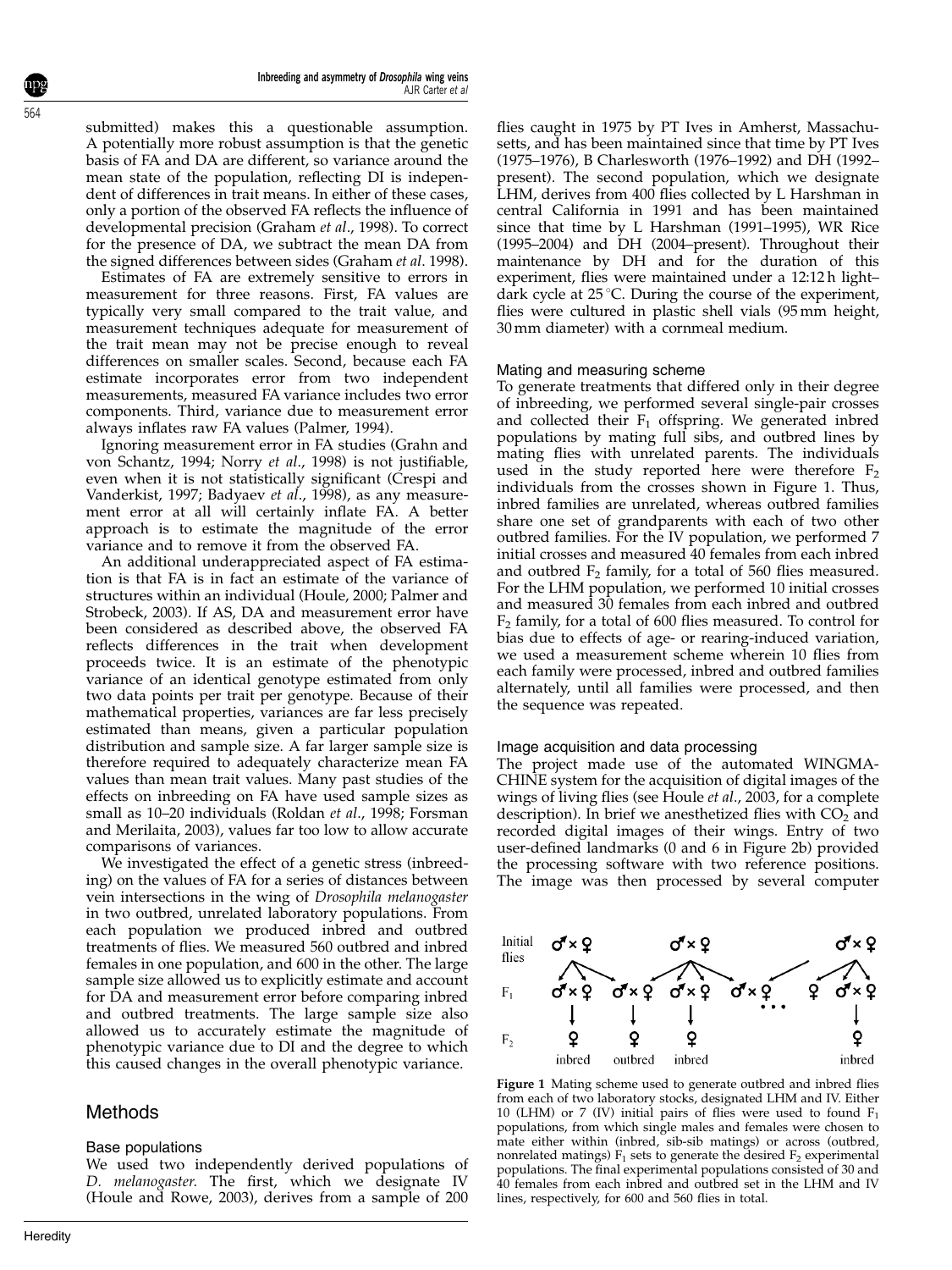<span id="page-2-0"></span>

Figure 2 (a) A splined fly wing. Colored lines indicate spline approximations to the veins in the wing; arrows indicate userdefined landmarks required for the splining procedure (see [Houle](#page-8-0) et al[., 2003,](#page-8-0) for details). (b) Landmarks defined by wing–vein intersections and used for distance measurements. Intersections 0, 6–10, 15 and 16 were deemed too prone to measurer bias or inaccurate estimation for use in the present study.

programs that generated a B-spline model of the veins, as shown in Figure 2a. This process is relatively free from human bias and error. For the present study, we calculated the distances between pairs of landmarks formed by the vein intersections shown in Figure 2b.

#### Distance and FA data

A series of 35 distance traits was calculated for each wing (all pairwise distances between landmarks 1–5 and 11–14 in Figure 2b). Distances based on landmarks known to be relatively imprecise or influenced by measurer choice (landmarks 0, 6–9, 15 and 16) were excluded a priori, as was the extremely small distance between landmarks 13 and 14. Corresponding distances on the left and right wings were denoted L and R, trait mean and variance values reported hereafter are for the left wing values only unless specified otherwise. DA was taken into account by subtraction of the population mean (L–R) value from each individual's  $(\vec{L}-\vec{R})$  value; the outbred and inbred treatments were pooled for this calculation. These DA-corrected values were used for all further analyses.

A Grubbs analysis [\(Sokal and Rohlf, 1981\)](#page-8-0) identified outlier wings, and four individuals were excluded because of poor splines (two individuals from LHMinbred and one from LHM-outbred) or extremely unusual FA values (one individual from IV inbred). This reduced set of data was used for all further analyses [\(Tables 1–3](#page-3-0)).

Data from a separate set of 200 twice-measured flies were used to estimate measurement error for each distance trait and was estimated from

$$
\delta_m^2 = \text{Var}(\text{FA}_1 - \text{FA}_2) \tag{1}
$$

where  $FA_1$  and  $FA_2$  are the signed FA values from the first and second measurements (data given in [Tables 2 and 3\)](#page-4-0). This variance term is directly subtracted from observed  $Var(L-R)$  values to remove measurement error. An error-corrected unsigned FA value is given by

$$
FA_{\text{corr}} = \sqrt{FA_{\text{obs}}^2 - 2\delta_{\text{m}}^2/\pi}
$$
 (2)

where  $FA<sub>obs</sub>$  is the mean DA-corrected FA value ([Pelabon](#page-8-0) et al.[, 2004](#page-8-0)). The relative magnitude of the change in unsigned FA values due to this error correction averaged about 17% for the 140 distance, population and treatment combinations; over one-third (53) were below 10% and only 6 above 40%. The trait distance and DA-corrected unsigned FA for that distance showed no consistent relationship in individuals (mean and median  $R<sup>2</sup>$  for all  $data = 0.0355$ , 0.0151; mean and median correlations for all data  $= -0.019$ ,  $-0.017$ , signs of correlations were evenly distributed with 45.5% correlations positive) so size scaling of the FA values was not performed. For the rest of the paper, mean FA values generally refer to the mean DA and error-corrected FA values using Equation (2) unless otherwise indicated.

Two other values were calculated. The coefficient of variation (CV; standard deviation divided by the mean) of FA provides a measure of variation in DI, if CV(FA) exceeds 75.6% then real differences in DI between individuals is implied ([Palmer and Strobeck, 2003\)](#page-8-0). To compare the amounts of phenotypic variance that is due to FA with those found in other studies, we computed the between-individual variance among wings that is due to differences between wings on the same individual  $(V<sub>d</sub>)$  as

$$
V_{\rm d} = \text{Var}(R - L)/2\tag{3}
$$

([Hansen](#page-8-0) et al., 2006). This value measures the importance of DI; dividing  $V_d$  by overall phenotypic variance makes the impact of DI comparable with genetic and environmental factors. In calculating  $V_d$  we corrected for measurement error effects by subtracting the variance due to measurement error from the raw  $\bar{\text{Var}}(L-R)$  value.

Values reported in tables are from pooling over all individuals in each breeding treatment in each population.

Owing to the nature of the design, the principal unit of replication in this experiment was the family mean. Consequently all analyses were done on family means. Neither analysis is strictly correct because outbred families were related; outbred family i shared grandparents with outbred families  $i-1$  and  $i+1$ , as shown in [Figure 1.](#page-1-0) To characterize the FA of an individual, we calculated an index consisting of the mean FA over all 35 distances.

Statistical tests are conducted upon the set of mean family values in tests for significant differences between the inbred and outbred treatments in each population. Analyses of family mean data were done through randomization and bootstrap techniques. For the randomization procedure the full set of 20 (LHM) or 14 (IV) family means were randomly rearranged into two groups and the difference in mean FA between the inbred and outbred populations was computed. The number of trials (of 1000) in which the difference exceeded that observed for the original data set was recorded to generate a P-value. For the bootstrap, the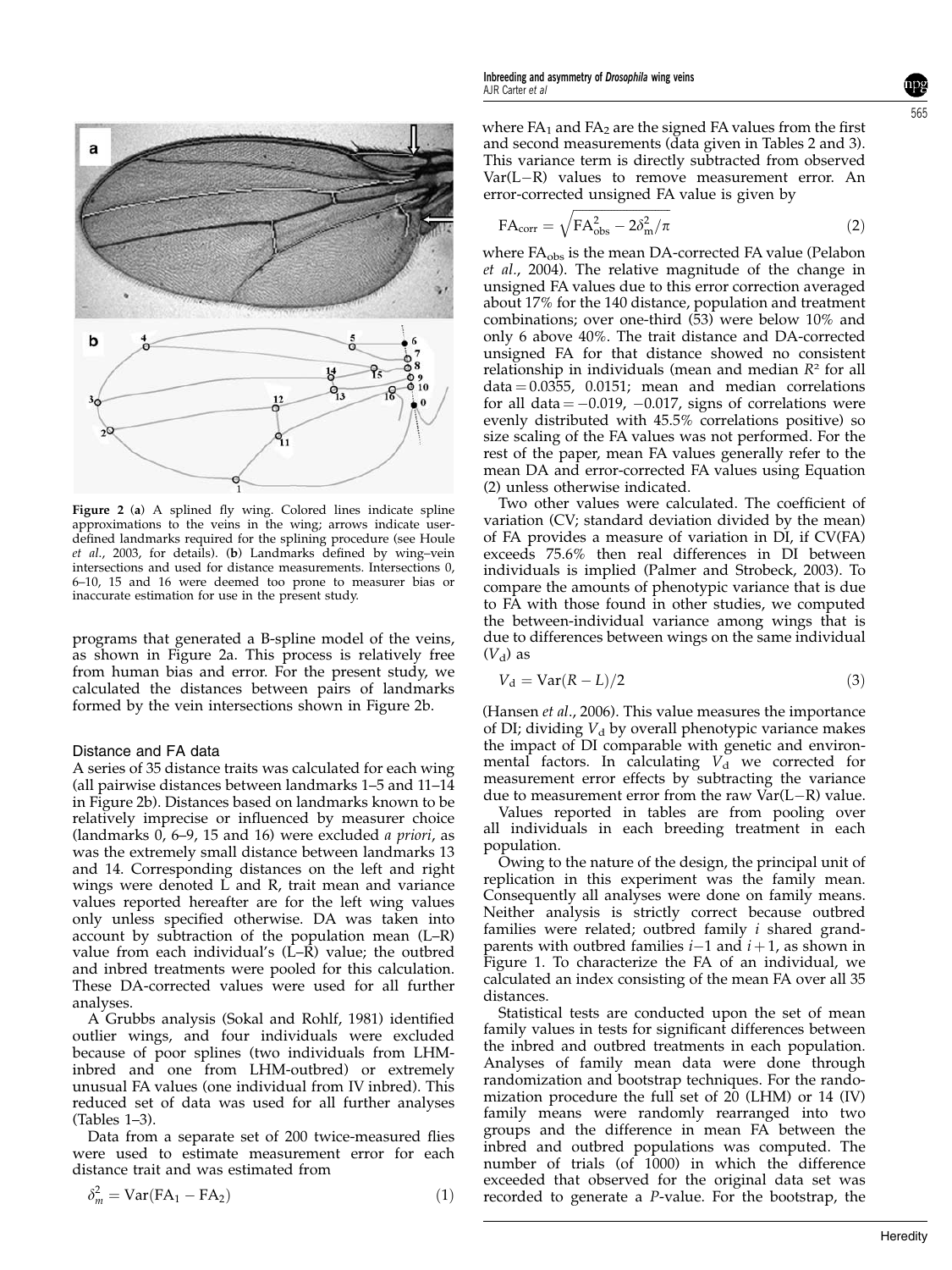Inbreeding and asymmetry of Drosophila wing veins AJR Carter et al

| Population  | Trait mean (mm) | Trait var $(\times 10^4)$ | $Var(L-R)$ ( $\times 10^5$ ) |       | Corrected $ L-R $ $(\times 10^2)$ | Relative $Vd(\%)$ |           |  |  |
|-------------|-----------------|---------------------------|------------------------------|-------|-----------------------------------|-------------------|-----------|--|--|
| LHM outbred | 0.1439          | 0.177                     | 0.389                        | 0.149 | (0.154)                           | $9.2\%$           | $(6.4\%)$ |  |  |
| LHM inbred  | 0.1434          | 0.225                     | 0.443                        | 0.154 | (0.160)                           | 8.9%              | $(6.0\%)$ |  |  |
| IV outbred  | 0.1390          | 0.092                     | 0.254                        | 0.120 | (0.124)                           | 7.8%              | $(5.5\%)$ |  |  |
| IV inbred   | 0.1388          | 0.114                     | 0.314                        | 0.133 | (0.138)                           | 10.4%             | $(6.9\%)$ |  |  |

<span id="page-3-0"></span>Table 1 Summary values for the four experimental populations: inbred and outbred lines of the LHM and IV laboratory populations

The trait data (raw data listed in full in [Tables 2 and 3\)](#page-4-0) for which means and variances are presented here consists of 35 distances between various Drosophila wing–vein intersections (shown in [Figure 2b](#page-2-0)). Values presented are: trait mean, trait variance, error-corrected variance of left wing minus right wing values, mean (and median) of the corrected  $|L-R|$  values and mean (and median) of relative  $V_d$  (i.e.,  $V_d$  as a percentage of total trait variance). Corrections for measurement error in Var(L–R) and  $V_d$  were carried out as described.

outbred families were sampled with replacement and then for each of these one of the related inbred families was selected to generate sets of pseudo-samples for comparison. This procedure pairs each outbred family with one of the two inbred families to which it is related ([Figure 1\)](#page-1-0). Thus, unlike the randomization, this partially controls for the possibility that there is genotypic variance in DI among families. The number of trials (of 1000) in which the mean of the inbred values exceeded that of the outbred values was recorded to generate a P-value. The randomization and bootstrap analyses were carried out separately for each of the 35 distances and the overall mean of these distances in each population.

The observed asymmetry values of the 35 distances used are not statistically independent for two reasons: shared DI processes influencing traits [\(Pelabon](#page-8-0) et al., [2004\)](#page-8-0) and shared landmarks defining the phenotype. For this reason, conclusions relying upon the independence of the 35 distance values are not strictly correct. We present this data because even though the values are somewhat correlated, we believe that the large number of distances showing higher FA in the inbred treatments is strongly suggestive of increased DI due to inbreeding.

The potential contribution of DA in FA values was controlled for by corrections described above; we also tested for significant DA within each treatment and population combination. We compared the observed magnitude of DA observed to that expected from individuals possessing identical FA but no overall DA through a randomization procedure. The difference between the mean left and mean right wing for each distance was computed and the sum of the absolute values of these differences is then a measure of overall DA. The identities of the left and right wing were then randomized and this sum recalculated to provide an expected value of this sum if no DA exists. The number of cases from 1000 in which the sum after randomization exceeded the original observed sum generated an expectation of the probability of seeing the magnitude of DA observed, our P-value. This was done for the inbred and outbred treatments in both populations.

## **Results**

Data summaries for each of the 35 measured distances are given in [Tables 2 and 3](#page-4-0) for the LHM and IV populations, respectively. Table 1 presents a summary of these values.

The mean trait size of inbred flies was slightly lower than that of outbred flies. Of the 35 distance means in each population, 28 were smaller in the inbred LHM flies and 25 were smaller in the inbred IV flies. The LHM

inbred flies were only 0.31%, and the IV inbred flies only 0.16% smaller, relative to outbred, on average (Table 1). Overall size of the flies is therefore extremely similar. Randomization and bootstrap analyses comparing mean trait size in the families showed no difference in mean trait size between treatments (randomization:  $P = 0.140$ in LHM and  $P = 0.291$  in IV; bootstrap:  $P = 0.670$  in LHM and  $P = 0.634$  in IV).

The mean variance of individual trait values was larger in the inbred lines (LHM: 24.2% higher; IV: 25.7% higher). A randomization test showed no difference in mean trait variance between treatments ( $P = 0.239$  in LHM and  $P = 0.320$  in IV). A bootstrap test was similarly nonsignificant ( $P = 0.432$  in LHM and  $P = 0.552$  in IV). Closer examination of the variance values revealed that the observed difference in overall mean is driven by a single family with very high trait variance in each inbred treatment rather than a consistent variance increase across all families.

Phenotypic variance due to DI,  $V_{d}$ , also showed higher values in the inbred lines. These increases in  $V_d$  were of similar magnitude as the overall trait variance increase; the proportion of overall trait variance caused by  $V<sub>d</sub>$  was therefore similar, although slightly smaller in the inbred lines, in the outbred and inbred treatments (see Table 1).

Doubling the values of  $V_d$  gives the variance of the signed differences between the sides,  $Var(L-R)$ , a commonly used measure of FA. This value clearly showed the same pattern of higher values in the inbred treatments (Tables 1–3), the mean increase in variance relative to the outbred value being 16% in the LHM lines and 38% in the IV lines. A randomization test showed mixed results for the significance of the difference in Var(L-R) values between treatments ( $P = 0.082$  in LHM and  $P = 0.007$  in IV). Results from a bootstrap test were similarly mixed ( $P = 0.421$  in LHM and  $P < 0.001$  in IV).

We conclude that the increase in  $Var(L-R)$  due to inbreeding is suggestive, but not statistically significant, in the LHM population whereas the increase in  $Var(L-R)$ is unambiguous and highly significant in the IV population.

To characterize the overall FA of an individual, we used the mean of the 35 unsigned, DA-corrected FA values. In both lines, the inbred treatment showed generally higher unsigned FA values after correction for mean DA and measurement error (LHM: 3.6% higher; IV: 10.9% higher; see [Figures 3, 4](#page-6-0), Table 1). To test whether these differences were significant, we calculated the mean FA index for each family. A Student's unpaired, one-tailed t-test on these means revealed a nonsignificant difference between the outbred and inbred LHM lines  $(P = 0.17)$  and a highly significant difference between the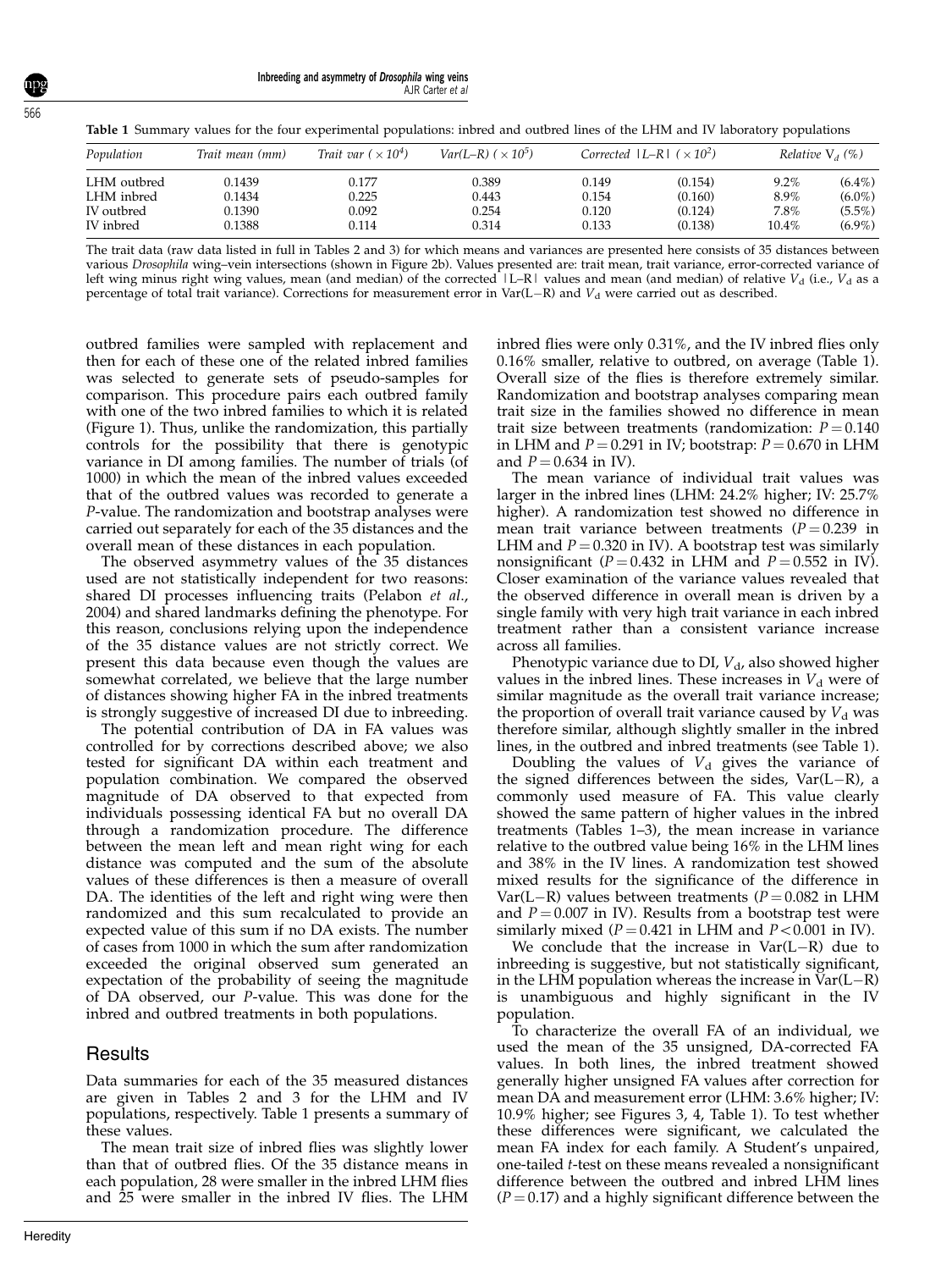| <i>Distance</i> | $(L-R)$<br>ME Var ( $\times 10^5$ ) | Outbred $(n = 299)$ |                          |                         |                          |                           |               |                   | Inbred $(n=298)$ |                          |                         |                        |                         |                   |                   |
|-----------------|-------------------------------------|---------------------|--------------------------|-------------------------|--------------------------|---------------------------|---------------|-------------------|------------------|--------------------------|-------------------------|------------------------|-------------------------|-------------------|-------------------|
|                 |                                     | Trait               |                          | $(L-R)$                 |                          | Corrected   L-R           |               | Trait             |                  | $(L-R)$                  |                         | Corrected   L-R        |                         |                   |                   |
|                 |                                     | Mean<br>(mm)        | Var<br>$(\times 10^{4})$ | Mean<br>$(\times 10^3)$ | Var<br>$(\times 10^{5})$ | Mean<br>$(\times 10^{2})$ | CV(FA)<br>(%) | Relative<br>$V_d$ | Mean<br>(mm)     | Var<br>$(\times 10^{4})$ | Mean<br>$(\times 10^3)$ | Var<br>$(\times 10^5)$ | Mean<br>$(\times 10^2)$ | CV(FA)<br>$(\% )$ | Relative<br>$V_d$ |
| 1,2             | 0.119                               | 0.139               | 0.155                    | $-0.066$                | 0.505                    | 0.151                     | 81.1          | 0.163             | 0.140            | 0.189                    | $-0.042$                | 0.522                  | 0.155                   | 80.8              | 0.138             |
| 1,3             | 0.113                               | 0.166               | 0.212                    | $-0.100$                | 0.499                    | 0.149                     | 83.6          | 0.118             | 0.167            | 0.256                    | $-0.174$                | 0.510                  | 0.151                   | 83.1              | 0.099             |
| 1,4             | 0.168                               | 0.166               | 0.214                    | 0.088                   | 0.375                    | 0.112                     | 78.2          | 0.088             | 0.166            | 0.253                    | 0.103                   | 0.331                  | 0.103                   | 74.5              | 0.065             |
| 1,5             | 0.158                               | 0.181               | 0.196                    | $0.459*$                | 0.288                    | 0.090                     | 76.7          | 0.074             | 0.181            | 0.247                    | 0.358                   | 0.414                  | 0.098                   | 104.8             | 0.084             |
| 1,11            | 0.165                               | 0.057               | 0.166                    | 0.354                   | 0.555                    | 0.165                     | 68.1          | 0.167             | 0.057            | 0.181                    | $0.658*$                | 0.597                  | 0.152                   | 88.0              | 0.165             |
| 1,12            | 0.136                               | 0.081               | 0.092                    | $0.426*$                | 0.347                    | 0.110                     | 81.2          | 0.189             | 0.081            | 0.101                    | 0.340                   | 0.368                  | 0.112                   | 85.6              | 0.181             |
| 1,13            | 0.129                               | 0.136               | 0.137                    | 0.387                   | 0.513                    | 0.153                     | 79.0          | 0.187             | 0.135            | 0.145                    | 0.364                   | 0.476                  | 0.130                   | 94.2              | 0.164             |
| 1,14            | 0.119                               | 0.143               | 0.140                    | $0.498*$                | 0.435                    | 0.141                     | 76.5          | 0.155             | 0.142            | 0.155                    | $0.460*$                | 0.434                  | 0.125                   | 92.7              | 0.140             |
| 2,3             | 0.052                               | 0.037               | 0.024                    | $-0.030$                | 0.111                    | 0.060                     | 76.9          | 0.233             | 0.037            | 0.027                    | $-0.098$                | 0.130                  | 0.070                   | 75.3              | 0.236             |
| 2,4             | 0.136                               | 0.091               | 0.097                    | $-0.043$                | 0.242                    | 0.081                     | 76.9          | 0.126             | 0.091            | 0.111                    | 0.090                   | 0.282                  | 0.092                   | 79.6              | 0.127             |
| 2,5             | 0.121                               | 0.266               | 0.374                    | $-0.334$                | 0.417                    | 0.138                     | 74.1          | 0.056             | 0.264            | 0.518                    | $-0.337$                | 0.535                  | 0.150                   | 88.1              | 0.052             |
| 2,11            | 0.059                               | 0.169               | 0.214                    | 0.089                   | 0.497                    | 0.169                     | 73.0          | 0.116             | 0.169            | 0.269                    | 0.327                   | 0.540                  | 0.175                   | 75.0              | 0.100             |
| 2,12            | 0.058                               | 0.165               | 0.230                    | 0.349                   | 0.847                    | 0.218                     | 80.6          | 0.184             | 0.164            | 0.275                    | 0.192                   | 0.934                  | 0.235                   | 75.8              | 0.170             |
| 2,13            | 0.077                               | 0.234               | 0.291                    | 0.104                   | 0.466                    | 0.160                     | 73.0          | 0.080             | 0.233            | 0.362                    | 0.142                   | 0.510                  | 0.161                   | 80.6              | 0.070             |
| 2,14            | 0.07                                | 0.234               | 0.292                    | 0.213                   | 0.445                    | 0.158                     | 71.2          | 0.076             | 0.233            | 0.365                    | 0.236                   | 0.503                  | 0.160                   | 82.0              | 0.069             |
| 3,4             | 0.143                               | 0.069               | 0.071                    | $-0.117$                | 0.287                    | 0.096                     | 74.7          | 0.202             | 0.070            | 0.074                    | $-0.002$                | 0.329                  | 0.106                   | 78.1              | 0.224             |
| 3,5             | 0.177                               | 0.270               | 0.407                    | $-0.554*$               | 0.520                    | 0.146                     | 76.9          | 0.064             | 0.269            | 0.568                    | $-0.621*$               | 0.636                  | 0.159                   | 85.4              | 0.056             |
| 3,11            | 0.062                               | 0.188               | 0.230                    | $-0.005$                | 0.408                    | 0.153                     | 69.6          | 0.089             | 0.187            | 0.298                    | 0.088                   | 0.519                  | 0.167                   | 79.3              | 0.087             |
| 3,12            | 0.064                               | 0.177               | 0.240                    | 0.258                   | 0.807                    | 0.212                     | 80.3          | 0.168             | 0.176            | 0.295                    | 0.005                   | 0.970                  | 0.238                   | 76.7              | 0.164             |
| 3,13            | 0.074                               | 0.244               | 0.326                    | 0.002                   | 0.451                    | 0.154                     | 76.6          | 0.069             | 0.243            | 0.412                    | $-0.044$                | 0.532                  | 0.162                   | 84.0              | 0.065             |
| 3,14            | 0.077                               | 0.243               | 0.325                    | 0.106                   | 0.451                    | 0.154                     | 75.6          | 0.069             | 0.242            | 0.413                    | 0.046                   | 0.552                  | 0.167                   | 82.4              | 0.067             |
| 4,5             | 0.296                               | 0.218               | 0.343                    | $-0.585*$               | 0.776                    | 0.174                     | 76.2          | 0.113             | 0.217            | 0.475                    | $-0.667*$               | 0.952                  | 0.201                   | 77.5              | 0.100             |
| 4,11            | 0.128                               | 0.164               | 0.178                    | 0.081                   | 0.310                    | 0.110                     | 72.5          | 0.087             | 0.164            | 0.238                    | 0.108                   | 0.360                  | 0.116                   | 81.5              | 0.076             |
| 4,12            | 0.106                               | 0.143               | 0.172                    | 0.338                   | 0.702                    | 0.195                     | 75.1          | 0.204             | 0.142            | 0.228                    | 0.118                   | 0.806                  | 0.211                   | 75.1              | 0.177             |
| 4,13            | 0.125                               | 0.201               | 0.266                    | 0.109                   | 0.552                    | 0.166                     | 74.3          | 0.104             | 0.200            | 0.337                    | 0.059                   | 0.667                  | 0.177                   | 83.1              | 0.099             |
|                 | 0.128                               | 0.197               | 0.266                    | 0.201                   | 0.595                    | 0.172                     | 75.7          | 0.112             | 0.196            | 0.339                    | 0.131                   | 0.740                  | 0.188                   | 83.8              | 0.109             |
| 4,14            | 0.094                               | 0.124               | 0.209                    | 0.116                   | 0.546                    | 0.170                     | 75.4          | 0.131             | 0.124            | 0.274                    | $-0.300$                | 0.544                  | 0.162                   | 83.3              | 0.099             |
| 5,11            | 0.096                               | 0.108               | 0.123                    | $-0.355$                | 0.682                    | 0.198                     | 70.5          | 0.277             | 0.107            | 0.158                    | $-0.273$                | 0.859                  | 0.219                   | 76.7              | 0.272             |
| 5,12            |                                     |                     |                          |                         |                          |                           |               |                   |                  |                          |                         |                        |                         |                   |                   |
| 5,13            | 0.082                               | 0.048               | 0.027                    | $0.344*$                | 0.136                    | 0.051                     | 85.4          | 0.249             | 0.048            | 0.035                    | 0.243                   | 0.147                  | 0.062                   | 78.7              | 0.209             |
| 5,14            | 0.057                               | 0.039               | 0.026                    | 0.051                   | 0.147                    | 0.072                     | 82.0          | 0.287             | 0.039            | 0.031                    | $-0.024$                | 0.147                  | 0.071                   | 83.7              | 0.240             |
| 11,12           | 0.053                               | 0.033               | 0.032                    | $-0.046$                | 0.140                    | 0.070                     | 82.5          | 0.218             | 0.033            | 0.038                    | $-0.194$                | 0.109                  | 0.057                   | 79.1              | 0.142             |
| 11,13           | 0.086                               | 0.079               | 0.172                    | 0.034                   | 0.715                    | 0.199                     | 76.7          | 0.208             | 0.079            | 0.230                    | $-0.294$                | 0.674                  | 0.187                   | 81.3              | 0.147             |
| 11,14           | 0.076                               | 0.085               | 0.166                    | 0.146                   | 0.643                    | 0.189                     | 76.3          | 0.194             | 0.085            | 0.217                    | $-0.199$                | 0.590                  | 0.176                   | 80.1              | 0.136             |
| 12,13           | 0.079                               | 0.070               | 0.112                    | $-0.235$                | 1.016                    | 0.240                     | 79.0          | 0.454             | 0.069            | 0.123                    | $-0.049$                | 1.071                  | 0.253                   | 74.0              | 0.434             |
| 12,14           | 0.075                               | 0.072               | 0.104                    | $-0.100$                | 0.929                    | 0.228                     | 79.4          | 0.448             | 0.071            | 0.117                    | 0.054                   | 0.988                  | 0.240                   | 75.9              | 0.421             |

<span id="page-4-0"></span>Table 2 Statistics for 35 distances between points (shown in [Figure](#page-2-0) 2) on wing veins of outbred and inbred lines of the Drosophila stock designated LHM

The measurement error is described by Equation (1). Trait mean and standard error values are from the left wings of all individuals. Distances with significant directional asymmetry (Bonferroni correction,  $P < 0.05/140$ ) are marked with asterisks (\*). The corrected unsigned fluctuating asymmetry values are described in Equation (2). Equation (3) was used to calculate the  $V_d$ value. Relative  $V_{\rm d}$  is raw  $V_{\rm d}$  divided by the overall trait variance, that is, the portion of trait variance due to developmental instability.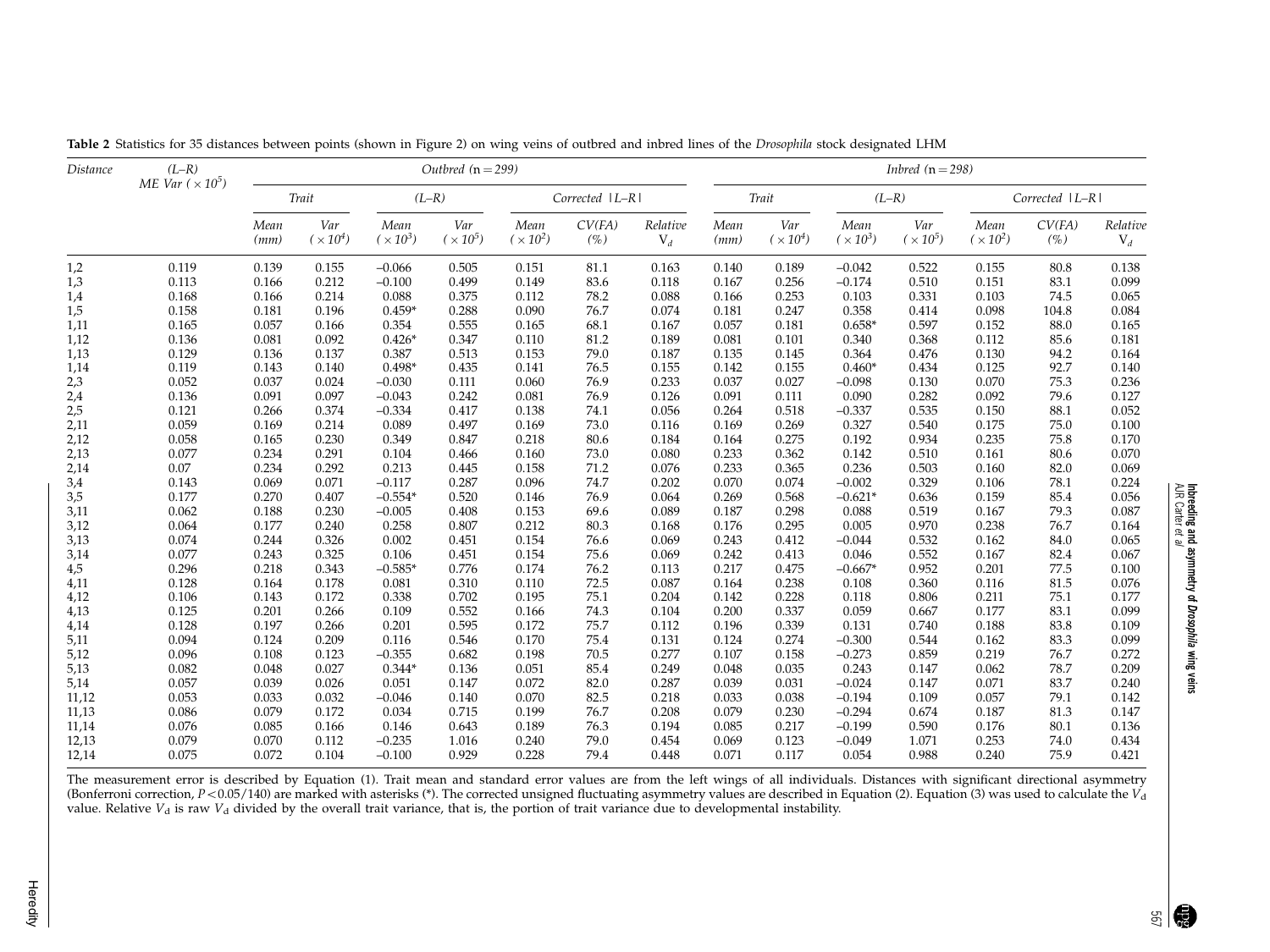Inbreeding and asymmetry of

Drosophila

wing veins AJR Carter

et al

| <i>Distance</i> | $(L-R)$ ME Var<br>$(\times 10^5)$ | Outbred $(n = 280)$ |                          |                         |                        |                           |                   |                   | <i>Inbred</i> $(n = 279)$ |                        |                         |                          |                         |                      |                   |  |
|-----------------|-----------------------------------|---------------------|--------------------------|-------------------------|------------------------|---------------------------|-------------------|-------------------|---------------------------|------------------------|-------------------------|--------------------------|-------------------------|----------------------|-------------------|--|
|                 |                                   | Trait               |                          | $(L-R)$                 |                        | Corrected   L-R           |                   | Trait             |                           | $(L-R)$                |                         | Corrected   L-R          |                         |                      |                   |  |
|                 |                                   | Mean<br>(mm)        | Var<br>$(\times 10^{4})$ | Mean<br>$(\times 10^3)$ | Var<br>$(\times 10^5)$ | Mean<br>$(\times 10^{2})$ | CV(FA)<br>$(\% )$ | Relative<br>$V_d$ | Mean<br>(mm)              | Var<br>$(\times 10^4)$ | Mean<br>$(\times 10^3)$ | Var<br>$(\times 10^{5})$ | Mean<br>$(\times 10^2)$ | $CV$ (FA)<br>$(\% )$ | Relative<br>$V_d$ |  |
| 1,2             | 0.119                             | 0.136               | 0.090                    | $-0.039$                | 0.327                  | 0.115                     | 75.3              | 0.182             | 0.136                     | 0.101                  | 0.119                   | 0.423                    | 0.136                   | 79.2                 | 0.209             |  |
| 1,3             | 0.113                             | 0.165               | 0.097                    | 0.317                   | 0.285                  | 0.110                     | 68.9              | 0.147             | 0.165                     | 0.137                  | 0.434                   | 0.385                    | 0.126                   | 81.3                 | 0.141             |  |
| 1,4             | 0.168                             | 0.162               | 0.108                    | $0.181*$                | 0.229                  | 0.055                     | 81.6              | 0.106             | 0.162                     | 0.152                  | 0.469                   | 0.337                    | 0.099                   | 80.5                 | 0.111             |  |
| 1,5             | 0.158                             | 0.176               | 0.075                    | $0.557*$                | 0.225                  | 0.066                     | 74.4              | 0.149             | 0.176                     | 0.130                  | $0.347*$                | 0.279                    | 0.083                   | 79.8                 | 0.108             |  |
| 1,11            | 0.165                             | 0.053               | 0.054                    | 0.219                   | 0.415                  | 0.132                     | 69.7              | 0.387             | 0.053                     | 0.053                  | 0.085                   | 0.467                    | 0.141                   | 73.0                 | 0.443             |  |
| 1,12            | 0.136                             | 0.075               | 0.028                    | $-0.050$                | 0.228                  | 0.076                     | 76.5              | 0.413             | 0.075                     | 0.035                  | $-0.190$                | 0.258                    | 0.081                   | 82.5                 | 0.364             |  |
| 1,13            | 0.129                             | 0.128               | 0.075                    | 0.325                   | 0.366                  | 0.124                     | 74.1              | 0.245             | 0.128                     | 0.106                  | 0.225                   | 0.390                    | 0.125                   | 79.4                 | 0.183             |  |
| 1,14            | 0.119                             | 0.135               | 0.064                    | 0.406                   | 0.273                  | 0.099                     | 75.9              | 0.213             | 0.135                     | 0.097                  | $0.218*$                | 0.288                    | 0.104                   | 74.7                 | 0.148             |  |
| 2,3             | 0.052                             | 0.037               | 0.022                    | 0.262                   | 0.098                  | 0.054                     | 75.6              | 0.223             | 0.037                     | 0.031                  | $0.164*$                | 0.120                    | 0.050                   | 102.8                | 0.193             |  |
| 2,4             | 0.136                             | 0.095               | 0.065                    | 0.095                   | 0.221                  | 0.076                     | 72.3              | 0.171             | 0.095                     | 0.097                  | $-0.060$                | 0.269                    | 0.084                   | 84.5                 | 0.139             |  |
| 2,5             | 0.121                             | 0.257               | 0.152                    | 0.424                   | 0.227                  | 0.086                     | 70.5              | 0.075             | 0.257                     | 0.218                  | $0.355*$                | 0.320                    | 0.111                   | 77.5                 | 0.073             |  |
| 2,11            | 0.059                             | 0.163               | 0.090                    | 0.140                   | 0.344                  | 0.137                     | 72.2              | 0.191             | 0.163                     | 0.088                  | 0.109                   | 0.441                    | 0.150                   | 82.3                 | 0.251             |  |
| 2,12            | 0.058                             | 0.157               | 0.092                    | 0.046                   | 0.756                  | 0.215                     | 71.0              | 0.410             | 0.157                     | 0.095                  | $-0.209$                | 0.712                    | 0.200                   | 78.7                 | 0.375             |  |
| 2,13            | 0.077                             | 0.223               | 0.176                    | 0.330                   | 0.404                  | 0.143                     | 76.3              | 0.114             | 0.223                     | 0.203                  | 0.386                   | 0.461                    | 0.156                   | 75.5                 | 0.113             |  |
| 2,14            | 0.07                              | 0.223               | 0.172                    | 0.443                   | 0.366                  | 0.136                     | 77.2              | 0.106             | 0.223                     | 0.196                  | $0.413*$                | 0.415                    | 0.147                   | 77.2                 | 0.106             |  |
| $3,4$           | 0.143                             | 0.076               | 0.054                    | 0.161                   | 0.307                  | 0.106                     | 71.1              | 0.284             | 0.076                     | 0.070                  | 0.002                   | 0.368                    | 0.120                   | 74.5                 | 0.265             |  |
| 3,5             | 0.177                             | 0.263               | 0.153                    | $0.672*$                | 0.262                  | 0.072                     | 76.5              | 0.086             | 0.263                     | 0.228                  | $0.670*$                | 0.349                    | 0.102                   | 78.3                 | 0.077             |  |
| 3,11            | 0.062                             | 0.183               | 0.088                    | $0.466*$                | 0.293                  | 0.121                     | 75.5              | 0.166             | 0.183                     | 0.091                  | $0.442*$                | 0.373                    | 0.138                   | 79.0                 | 0.204             |  |
| 3,12            | 0.064                             | 0.172               | 0.085                    | 0.405                   | 0.673                  | 0.199                     | 73.0              | 0.397             | 0.172                     | 0.087                  | 0.170                   | 0.647                    | 0.192                   | 75.9                 | 0.372             |  |
| 3,13            | 0.074                             | 0.235               | 0.161                    | $0.646*$                | 0.362                  | 0.130                     | 81.8              | 0.112             | 0.235                     | 0.204                  | $0.744*$                | 0.462                    | 0.155                   | 77.7                 | 0.113             |  |
| 3,14            | 0.077                             | 0.233               | 0.164                    | $0.751*$                | 0.365                  | 0.135                     | 76.3              | 0.111             | 0.233                     | 0.202                  | $0.778*$                | 0.461                    | 0.155                   | 76.8                 | 0.114             |  |
| 4,5             | 0.296                             | 0.205               | 0.180                    | $0.416*$                | 0.487                  | 0.115                     | 71.8              | 0.135             | 0.204                     | 0.254                  | 0.744                   | 0.622                    | 0.142                   | 76.6                 | 0.122             |  |
| 4,11            | 0.128                             | 0.157               | 0.091                    | $0.239*$                | 0.226                  | 0.077                     | 77.7              | 0.124             | 0.157                     | 0.112                  | 0.500                   | 0.336                    | 0.112                   | 78.5                 | 0.150             |  |
| 4,12            | 0.106                             | 0.135               | 0.089                    | 0.290                   | 0.529                  | 0.163                     | 76.5              | 0.297             | 0.135                     | 0.105                  | 0.368                   | 0.628                    | 0.185                   | 72.4                 | 0.298             |  |
| 4,13            | 0.125                             | 0.187               | 0.190                    | $0.446*$                | 0.417                  | 0.136                     | 75.9              | 0.109             | 0.187                     | 0.248                  | $0.864*$                | 0.550                    | 0.163                   | 76.6                 | 0.111             |  |
| 4,14            | 0.128                             | 0.182               | 0.205                    | $0.547*$                | 0.461                  | 0.145                     | 75.4              | 0.112             | 0.182                     | 0.259                  | $0.912*$                | 0.593                    | 0.170                   | 77.5                 | 0.115             |  |
| 5,11            | 0.094                             | 0.123               | 0.120                    | 0.340                   | 0.386                  | 0.137                     | 75.1              | 0.161             | 0.122                     | 0.150                  | 0.258                   | 0.389                    | 0.138                   | 73.7                 | 0.130             |  |
| 5,12            | 0.096                             | 0.108               | 0.096                    | $0.510*$                | 0.500                  | 0.160                     | 76.2              | 0.261             | 0.107                     | 0.126                  | $0.615*$                | 0.546                    | 0.169                   | 75.3                 | 0.217             |  |
| 5,13            | 0.082                             | 0.050               | 0.032                    | 0.298                   | 0.135                  | 0.054                     | 81.2              | 0.212             | 0.050                     | 0.045                  | $0.186*$                | 0.169                    | 0.069                   | 82.6                 | 0.189             |  |
| 5,14            | 0.057                             | 0.041               | 0.027                    | 0.167                   | 0.128                  | 0.066                     | 77.1              | 0.241             | 0.041                     | 0.035                  | 0.137                   | 0.148                    | 0.074                   | 78.2                 | 0.209             |  |
| 11,12           | 0.053                             | 0.031               | 0.014                    | $-0.198$                | 0.088                  | 0.046                     | 76.2              | 0.316             | 0.031                     | 0.018                  | $-0.120$                | 0.076                    | 0.034                   | 81.4                 | 0.214             |  |
| 11,13           | 0.086                             | 0.075               | 0.111                    | 0.110                   | 0.481                  | 0.160                     | 73.4              | 0.217             | 0.075                     | 0.102                  | 0.157                   | 0.511                    | 0.163                   | 76.9                 | 0.250             |  |
| 11,14           | 0.076                             | 0.082               | 0.098                    | 0.186                   | 0.417                  | 0.148                     | 74.5              | 0.213             | 0.081                     | 0.095                  | 0.131                   | 0.413                    | 0.149                   | 71.9                 | 0.216             |  |
| 12,13           | 0.079                             | 0.066               | 0.109                    | $0.304*$                | 0.722                  | 0.204                     | 74.1              | 0.331             | 0.066                     | 0.109                  | 0.596                   | 0.828                    | 0.220                   | 73.9                 | 0.379             |  |
| 12,14           | 0.075                             | 0.068               | 0.098                    | 0.428                   | 0.653                  | 0.189                     | 77.9              | 0.332             | 0.068                     | 0.098                  | 0.597                   | 0.725                    | 0.203                   | 75.6                 | 0.371             |  |

Table 3 Statistics for 35 distances between points (shown in [Figure](#page-2-0) 2) on wing veins of outbred and inbred lines of the Drosophila stock designated IV

The measurement error is described by Equation (1). Trait mean and standard error values are from the left wings of all individuals. Distances with significant directional asymmetry (Bonferroni correction,  $P < 0.05/140$ ) are marked with asterisks (\*). The corrected unsigned fluctuating asymmetry values are described in Equation (2). Equation (3) was used to calculate the  $V_d$ value. Relative  $V_{\rm d}$  is raw  $V_{\rm d}$  divided by the overall trait variance, that is, the portion of trait variance due to developmental instability.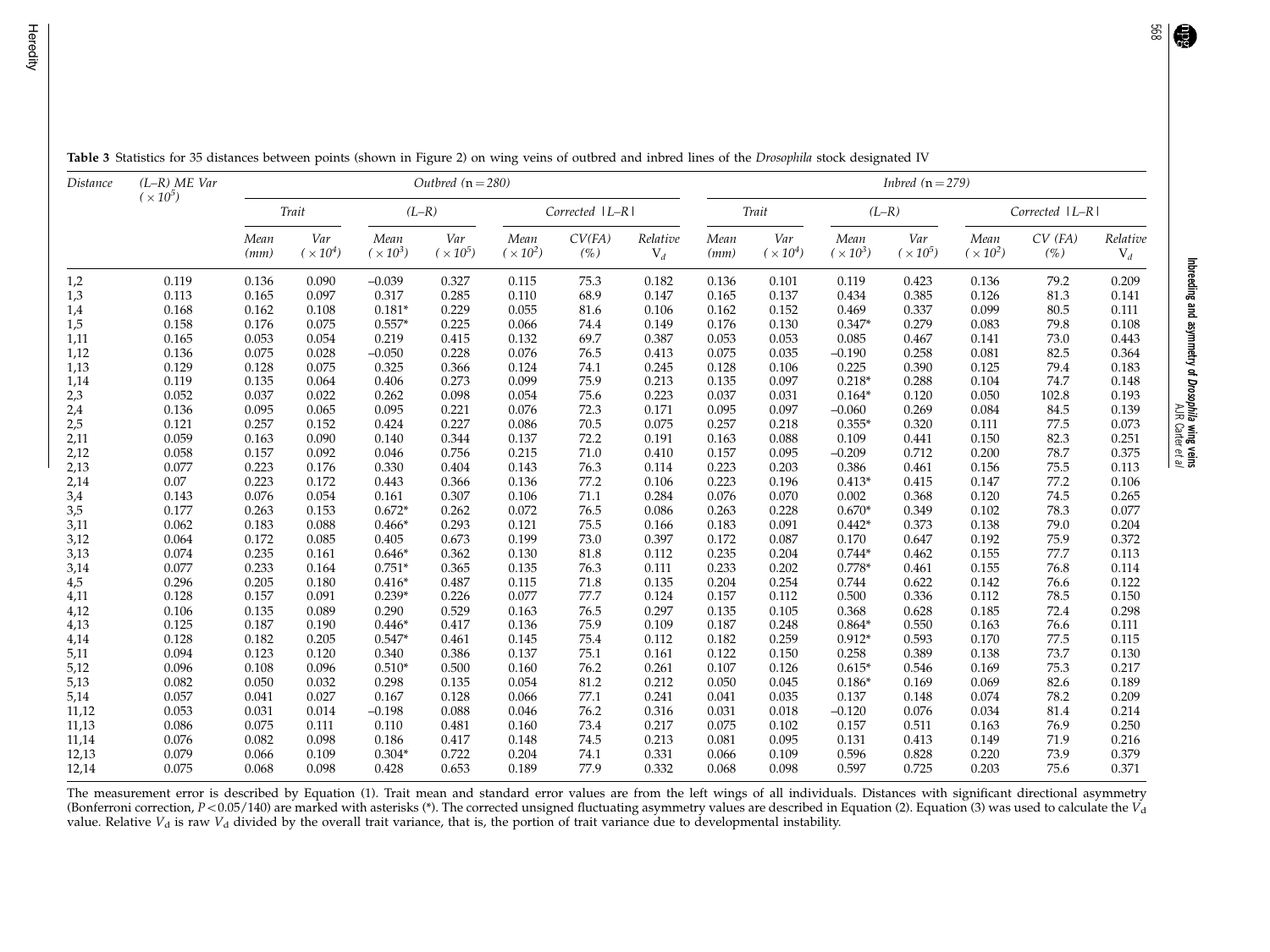<span id="page-6-0"></span>

Figure 3 Comparison of outbred and inbred fluctuating asymmetry values of LHM lines (in mm, corrected for mean directional asymmetry and measurement error) for the 35 pairwise distances between landmarks retained for analysis; line indicates 45° angle of equal fluctuating-asymmetry values.

outbred and inbred IV lines  $(P<0.005)$ . Randomization and bootstrap tests for treatment differences of family mean FA showed similar results (randomization:  $P = 0.134$  in LHM and  $P = 0.019$  in IV; bootstrap:  $P = 0.557$  in LHM and  $P = 0.009$  in IV). We conclude that the increase in mean unsigned FA is suggestive, but not statistically significant, in the LHM population whereas the increase in mean unsigned FA in the IV inbreeding treatment is unambiguous and highly significant.

Of the 35 FA means in each population, 26 were larger in the inbred LHM flies and 31 were larger in the inbred IV flies. FA values for the 35 distances are not independent, but the mean correlation coefficient among FA values within populations was only 0.13 (median = 0.08), so that  $\bar{R}^2$  between distances is only 1.7%. This suggests that the pattern of FA among traits could be meaningful. If the 35 indices are treated as independent, three tests suggest that the inbred treatments have significantly higher FA than outbred ones: sign test (LHM:  $P < 0.006$ ; IV:  $P < 3.5 \times 10^{-6}$ ), Wilcoxon matched-pairs signed-ranks test (LHM:  $P < 0.025$ ; IV:  $P<1.2\times10^{-5}$ ) and Student's paired t-test (LHM:  $P < 0.008$ ; IV:  $P < 3.4 \times 10^{-7}$ ).

The mean of the CV(FA) values was 97.7% and 138 of the 140 CV(FA) values were over 75.6%, implying real differences in DI between individuals ([Palmer](#page-8-0) [and Strobeck, 2003](#page-8-0)). The randomization test showed a significant difference in mean CV(FA) between treatments ( $P = 0.039$  in LHM and  $P = 0.026$  in IV). The results from the bootstrap test were similar, although the difference in the LHM treatments is no longer significant  $(P = 0.242$  in LHM and  $P = 0.026$  in IV). These mixed results in the LHM treatments are due to the pattern of CV(FA) values, the inbred families showed a threefold higher variance of mean CV(FA) values (from the 20 family means, 5 of the lowest 7 are from the inbred treatment as well as 4 of the highest 5 values).

Our analysis reveals a significant degree of DA. Randomization tests showed significant DA in each



AJR Carter et al

Figure 4 Comparison of outbred and inbred fluctuating-asymmetry values of IV lines (in mm, corrected for mean directional asymmetry and measurement error) for the 35 pairwise distances between landmarks retained for analysis; line indicates  $45^\circ$  angle of equal fluctuating asymmetry values.

population and each treatment (LHM: outbred  $P = 0.002$ , inbred  $P = 0.007$ ; IV: outbred  $P < 0.001$ , inbred  $P = 0.001$ ). These mean directional asymmetries were very low relative to the trait value however; only 12 of the 140 values (35 distances by two treatments by two populations) exceeded 0.5%, and only 1 exceeded 1% of the trait value (the distance between landmarks 1 and 11 was 1.15% larger on the left wings in the inbred LHM flies). If we treat the distance DA values as independent observations, of the 140 distances, half (73) were asymmetric at the  $P<0.05$  level (paired t-test of left and right sides within each background and treatment) and one-quarter (35) were asymmetric after a Bonferroni correction ( $P < 0.05/140$ ). The LHM treatments had fewer asymmetric distances than the IV treatments in general (24 and 10 asymmetric at each P-value level above, respectively, compared to 49 and 25). The magnitude of DA was smaller than FA; the DA- and error-corrected FA of 131 of the 140 distance-treatment-population combinations was above  $0.5\%$  and 69 of  $140$  were above  $1\%$ (averaged over all traits and all treatments, the mean corrected FA was about 1.2% of trait size).

The patterns of the mean DA values of each treatment within each population match one another, but differed qualitatively between the two populations ([Figure 5\)](#page-7-0). Regression of the inbred DA values on outbred DA values within each population generated significant positive slopes of approximately 1 and  $R<sup>2</sup>$  values of 0.70 (LHM) and 0.65 (IV). Regression of LHM estimates on IV estimates, however, generated nonsignificant slightly negative slopes and  $\overline{R}^2$  values of 0.03 (LHM) and 0.09 (IV).

#### Discussion

We have investigated the effect of inbreeding on FA in two populations, while correcting for measurement error and other forms of asymmetry. Our data indicate that while the mean trait values were essentially the same, the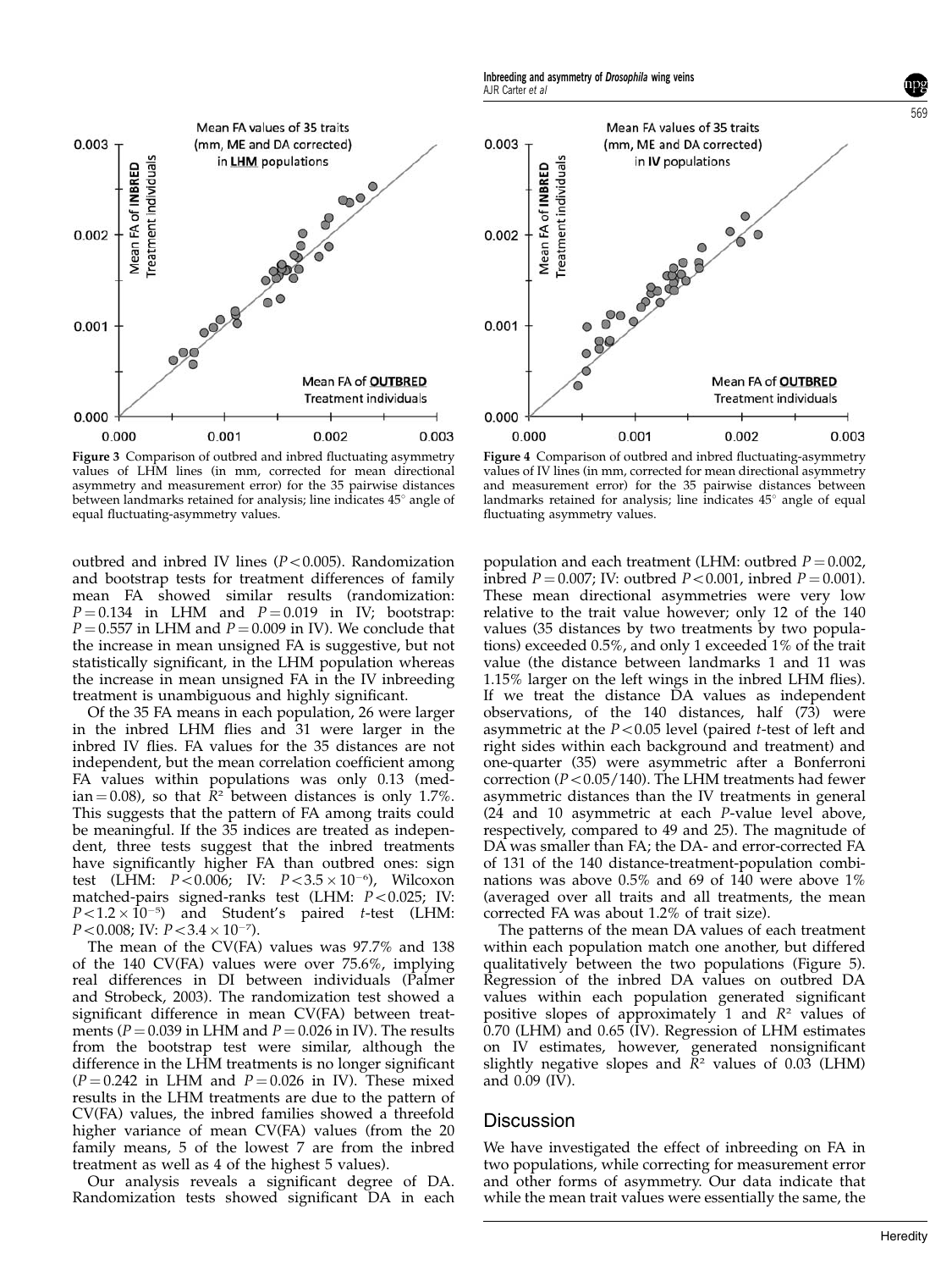<span id="page-7-0"></span>

Figure 5 Comparison of outbred and inbred mean directional asymmetry value for each of the 35 pairwise distances between landmarks retained for analysis. (a) LHM lines and (b) IV lines. The pattern differs qualitatively between populations, but it is similar in the treatments within each population.

inbred lines in one of our populations (IV) clearly showed elevated levels of FA, and therefore DI. Our findings are consistent with those studies that have reported higher FA in inbred or more homozygous populations ([Waldmann, 1999;](#page-9-0) [Schaefer](#page-8-0) et al., 2006) as well as those that indicate that inbreeding may have different effects in different populations [\(Lens](#page-8-0) et al., [2000\)](#page-8-0); confirming doubts regarding the consistent utility of FA as a stress indicator ([Palmer, 1996](#page-8-0); [Leung](#page-8-0) et al., [2003\)](#page-8-0). In the LHM line the mean increase in FA was 3.6%, and not statistically significant. In the IV line the increase was 10.9%, three times as large, and strongly significant. A comparison of these increases in the population trait FA means through an unpaired heteroscedastic t-test of the randomization data (that is, the sets of 1000 differences between the original data and the randomized data) indicated these differences did not significantly differ from one another ( $P = 0.27$ ). Nonsignificance does not prove a lack of a causal factor however; we speculate that in addition to random factors, differences between the lines may be due to different levels of genetic variation in the two populations, for example as a result of differences in past inbreeding, or due to mean differences in the norm of reaction of DI with inbreeding. The influence of inbreeding on the FA observed suggests differences in heritable contributions to FA; these differences are of interest because evidence for heritable FA has been weak [\(Fuller and Houle, 2003\)](#page-8-0) or absent ([Breuker and Brakefield, 2003\)](#page-8-0).

Inbred families had 20% higher variance than outbred ones, even though the mean values of the traits were remarkably similar ([Tables 1–3\)](#page-3-0). Increases of this nature can be due to an increase in the variance among flies either due to an increase in genetic variation between populations ([Falconer and Mackay, 1996](#page-8-0)), due to exposure of dominance variance in the traits themselves ([David, 1999](#page-8-0)) or due to an increase in the susceptibility to environmental variation ([Whitlock and Fowler, 1999](#page-9-0)). The increase we observed was driven in large part by a

single family in each inbred treatment, suggesting that exposure of dominance variance in the traits may have been responsible. The variance between wings on the same fly due to DI,  $V_{d}$ , also increased. This increase in the variance due to DI for each trait mirrored the increase in the variance of the trait values themselves, consistent with the presence of segregating variation for developmental stability. The observation that the CV(FA) values were essentially all above 75.6% is also consistent with the presence of segregating variation for developmental stability.

The presence of significant DA and the similarity of that pattern in the treatments within each population, combined with a difference between the populations (Figure 5), suggests genetic variation for the pattern of wing landmark DA. Unambiguous evidence of heritable genetic variation for DA is notoriously absent ([Lewontin](#page-8-0) [1974,](#page-8-0) [Tuinstra](#page-9-0) et al., 1990). In a separate artificial selection experiment (Carter et al., submitted), we were unable to change the DA of posterior crossvein position in two other Drosophila populations after 15 generations of selection. Our data are therefore another piece of circumstantial evidence for genetic variation for DA; genetic variation that is often hinted at, but rarely, if ever, directly demonstrated.

Our observed values of  $V_d$  relative to trait variance (mean  $= 9.1\%$ , median  $= 6.2\%$  calculated from [Table 1\)](#page-3-0) can be compared to those reported from other studies. Hansen *et al.* (2006) reported relative  $V_d$  mean and median values of 15 and 6% for traits from natural populations, whereas Lajus et al[. \(2003\)](#page-8-0) reported mean and median values of 31 and 26% for a selection of mostly laboratory populations. Our mean values are smaller than those reported by Hansen et al. and Lajus et al., but our medians are similar to those reported by Hansen et al. and closer to our means, indicating a less skewed distribution of these relative  $V<sub>d</sub>$  values. The reason for our lower values may be our correction for measurement error, which Hansen et al. and Lajus et al.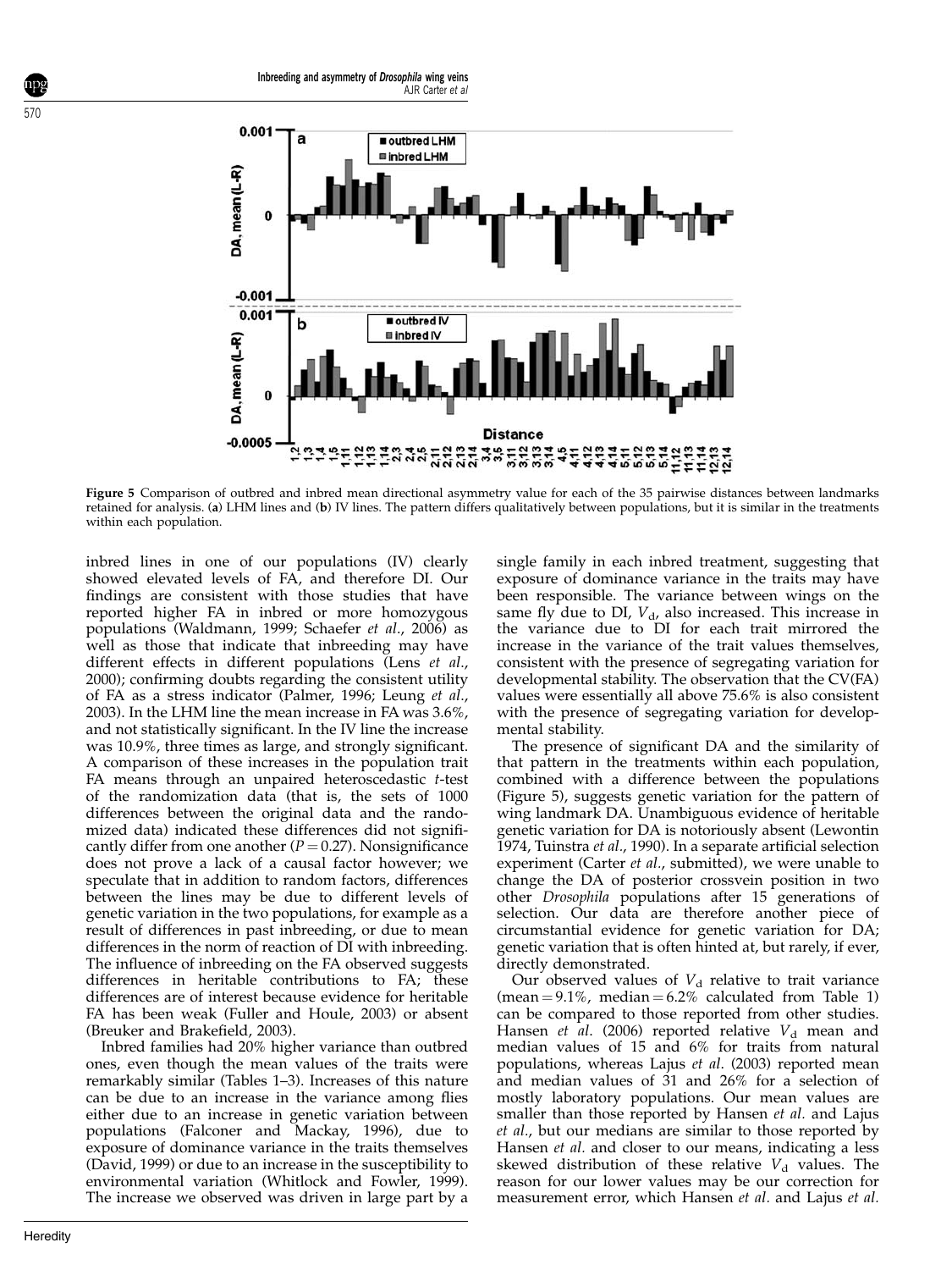<span id="page-8-0"></span>were unable to do. The relative magnitude of the error terms are too low to account for a full 50% reduction and the full cause of these lower  $V_d$  values remains unclear. The values reported here and elsewhere indicate that the contribution of DI to overall phenotypic variance is substantial. Furthermore, because it is neither directly environmental nor caused by genotypic variation for the mean value of the trait under question, the contribution of DI to phenotypic variance represents an underappreciated source of phenotypic variance.

In comparison to many other studies of FA, ours measured a relatively large number of individuals, allowing the quantification and removal of the effects of measurement error and DA. Not all studies examine these effects, and those that do often merely check for significance and then neglect them. Even when not significant, the added variance in FA due to measurement error inflates reported measurements, resulting in underestimates of any differences in FA between experimental treatments or populations. We urge careful consideration of these factors by other researchers performing similar studies in the future.

### Acknowledgements

This work was supported in part by a National Institutes of Health Ruth L Kirchstein National Research Award (5F32GM070248-02) to AJRC and NSF grant DEB 0344417 to DH and TF Hansen.

# **References**

- Badyaev AV, Etges WJ, Faust JD, Martin TE (1998). Fitness correlates of spur length and spur asymmetry in male wild turkeys. J Anim Ecol 67: 845–852.
- Bjorksten TA, Pomiankowski A, Fowler K (2001). Temperature shock during development fails to increase the fluctuating asymmetry of a sexual trait in stalk-eyed flies. Proc R Soc Lond B 268: 1503–1510.
- Breuker CJ, Brakefield PM (2003). Lack of response to selection for lower fluctuating asymmetry of mutant eyespots in the butterfly Bicyclus anynana. Heredity 91: 17–27.
- Crespi BJ, Vanderkist BA (1997). Fluctuating asymmetry in vestigial and functional traits of a haplodiploid insect. Heredity 79: 624–630.
- David  $P^{\dagger}$  (1999). A quantitative model of the relationship between phenotypic variance and heterozygosity at marker loci under partial selfing. Genetics 153: 1463–1474.
- Falconer DS, Mackay TFC (1996). Introduction to Quantitative Genetics (4th edn). Prentice Hall, Addison-Wesley, Longman: Harlow, Essex, UK.
- Forsman A, Merilaita S (2003). Fearful symmetry? Intraindividual comparison of asymmetry in cryptic vs signaling colour patterns in butterflies. Evol Ecol 17: 491–507.
- Fowler K, Whitlock M (1994). Fluctuating asymmetry does not increase with moderate inbreeding in Drosophila melanogaster. Heredity 73: 373–376.
- Fuller RC, Houle D (2003). Inheritance of developmental stability. In: Polak M (ed). Developmental Stability: Causes and Consequences. Oxford University Press: Oxford. pp 157–184.
- Graham JH, Emlen JM, Freeman DC, Leamy LJ, Kieser JA (1998). Directional asymmetry and the measurement of developmental instability. Biol J Linn Soc 64: 1-16.
- Grahn M, von Schantz TV (1994). Fashion and age in pheasants: age differences in mate choice. Proc R Soc Lond B 255: 237–241.
- Hansen TF, Carter AJR, Pelabon C (2006). On adaptive accuracy and precision in natural populations. Am Nat  $168$ : 168–181.
- Houle D (2000). A simple model of the relationship between asymmetry and developmental stability. *J Evol Biol* 13: 720–730.
- Houle D, Mezey J, Galpern P, Carter, A (2003). Automated measurement of Drosophila wings. BMC Evol Biol 3: 25.
- Houle D, Rowe L (2003). Natural selection in a bottle. Am Nat 161: 50–67.
- Ji X, Qiu Q-B, Diong C-H (2002). Influence of incubation temperature on hatching success, energy expenditure for embryonic development, and size and morphology of hatchlings in the oriental garden lizard, Calotes versicolor (Agamidae). J Exp Zool 292: 649–659.
- Kruuk LEB, Slate J, Pemberton JM, Clutton-Brock TH (2003). Fluctuating asymmetry in a secondary sexual trait: no associations with individual fitness, environmental stress or inbreeding, and no heritability. J Evol Biol 16: 101–113.
- Lajus DL, Graham JH, Kozhara AV (2003). Developmental instability and the stochastic component of total phenotypic variance. In: Polak M (ed). Developmental Instability: Causes and Consequences. Oxford University Press: Oxford. pp 343–366.
- Lens L, Van Dongen S, Galbusera P, Schenck T, Matthysen E, Van De Casteele T (2000). Developmental instability and inbreeding in natural bird populations exposed to different levels of habitat disturbance.  $\tilde{J}$  Evol Biol 13: 889–896.
- Leung B, Knopper L, Mineau P (2003). A critical assessment of the utility of fluctuating asymmetry as a biomarker of anthropogenic stress. In: Polak M (ed). Developmental Instability: Causes and Consequences. Oxford University Press: Oxford. pp 415–426.
- Lewontin RC (1974). The Genetic Basis of Evolutionary Change. Columbia University Press: New York.
- Mpho M, Callaghan A, Holloway GJ (2002). Temperature and genotypic effects on life history and fluctuating asymmetry in a field strain of Culex pipiens. Heredity 88: 307–312.
- Norry FM, Vilardi JC, Hasson E (1998). Sexual selection related to developmental stability in Drosophila buzzatii. Hereditas 128: 115–119.
- Palmer AR (1994). Fluctuating asymmetry analyses: a primer. In: Markow TA (ed). Developmental Instability: Its Origins and Evolutionary Implications. Kluwer: Dordrecht, the Netherlands. pp 335–364.
- Palmer AR (1996). Waltzing with asymmetry. BioScience 46: 518–532.
- Palmer AR, Strobeck C (2003). Fluctuating asymmetry analyses revisited. In: Polak M (ed). Developmental Instability: Causes and Consequences. Oxford University Press: Oxford. pp 279–319.
- Pelabon C, Hansen TF, Carlson ML, Armbruster WS (2004). Variational and genetic properties of developmental stability in Dalechampia scandens. Evolution 58: 504–514.
- Rao G-Y, Andersson S, Widén B (2002). Developmental stability in Brassica cretica: the effect of crossing distance on fluctuating asymmetry in cotyledon morphology. Heredity 88: 197–202.
- Roldan ERS, Cassinello J, Abaigar T, Gomendio M (1998). Inbreeding, fluctuating asymmetry, and ejaculate quality in an endangered ungulate. Proc R Soc Lond B 265: 243–248.
- Schaefer K, Lauc T, Mitterocher P, Gunz P, Bookstein F (2006). Dental arch asymmetry in an isolated Adriatic community. Am J Phys Anthropol 129: 132–142.
- Sokal RR, Rohlf FJ (1981). Biometry, 2nd edn. WH Freeman: San Francisco.
- Sonne C, Riget FF, Dietz R, Kirkegaard M, Born EW, Letcher R et al. (2005). Trends in fluctuating asymmetry in east Greenland polar bears (Ursus maritimus) from 1892 to 2002 in relation to organohalogen pollution. Sci Total Environ 341: 81–96.